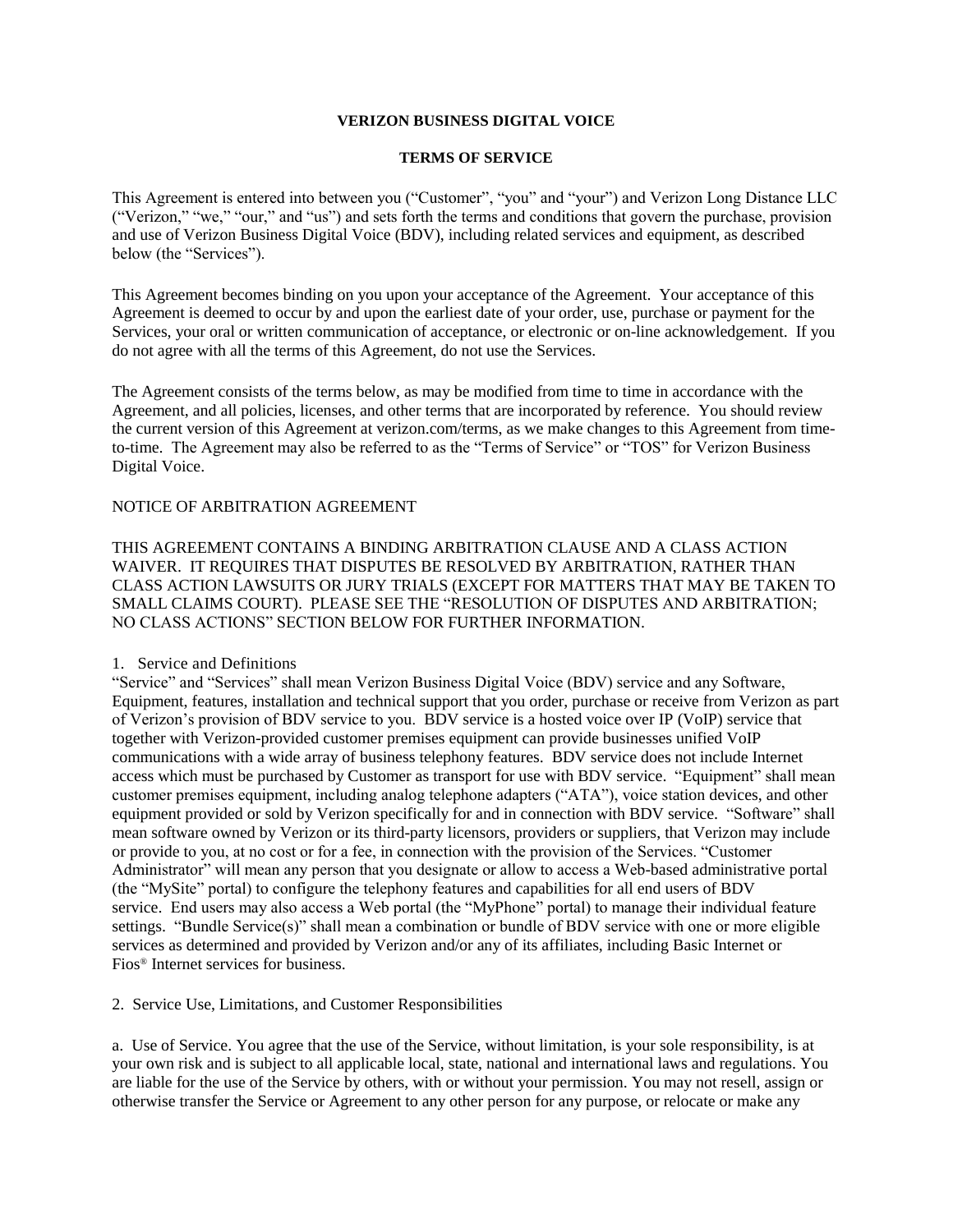change for the use of the Service, without advance written permission from Verizon. You may only use the Service for lawful and general business purposes and may not use the Service in any manner or purposes prohibited by this Agreement, regulation, law or Verizon's Acceptable Use Policy posted at business.verizon.com/tosupdates. You may not use the Service to operate a telemarketing or outbound call center, to broadcast mass faxes or communications, fax blasting, or continuous or extensive call forwarding. You may not use auto-dialers or similar devices to generate robocalls or other unsolicited or marketing calls or use the Service in a manner or extent beyond standard business usage as determined by Verizon.

b. E-911 Limitations. You understand and acknowledge that electric power, a working and technically acceptable Internet connection, and compatible IP-based equipment are required for the Service to function and must be purchased and maintained by you. If any of the required components fail or are not functioning, you will not be able to receive calls or make calls, including calls to 911.

• Electric Service. A loss of electric service will interrupt BDV Service. Customers are urged to implement a battery backup system for their Internet and BDV Service.

• Broadband Service. BDV will be interrupted if the attendant broadband connection is not available.

• Equipment. Malfunction or failure of equipment, software or hardware needed for end-to-end Internet functionality (e.g., routers, IP phones, analog gateways) can limit access to E-911.

• Relocation of Equipment. Verizon is able to provide access to E-911 only at your registered Service location and if used elsewhere, E-911 will not be available.

You acknowledge these 911 limitations and are solely responsible for maintaining alternative arrangements and/ any back-up power for access to 911. A power failure or service disruption may also require you to reset or reconfigure equipment prior to using the Service. You agree not to move your equipment to a new service location until after you have contacted Verizon to complete a move order of your Service and updated your registered service location as required by Verizon to ensure that 911 dialed calls can be correctly routed to the appropriate emergency response personnel.

You represent and warrant that you will notify all BDV end-users of the interaction and/or limitations of E-911 with BDV Service and re-location of Service as set forth above. You are solely responsible for any third-party claims and liability arising from your failure to so notify your end-users. Our liability to you, to anyone dialing 911 using the Service, or to any other person or party, for any loss or damage arising from errors, interruptions, omissions, delays, defects, or failures of 911 services whether caused by our negligence or otherwise, shall not exceed the amount of our charges for such services during the affected period of time. This limitation of liability is in addition to any other limitations contained in this Agreement.

Pursuant to FCC requirements, Verizon enables the routing of E-911 calls only in locations where such 911 calling is available and only in the limited circumstances described below. An end-user's ability to access an appropriate PSAP depends on the type, configuration and location of the phone used.

c. Dialing. The Service requires 10-digit dialing and does not include access to or use of directory assistance (411, NPA-555-1212) or operator services. The Service does not allow you to accept collect or third-numberbilled calls or make 500, 700, 900, 950, 976, 0, 00, 01, dial-around calls (e.g. 10-10-XXXX) or other calls as designated by Verizon. You are solely responsible for configuring any fax, security, alarm system or other system settings. You may place international calls only if you subscribe to Talk To The World International Plan for Business Digital Voice or otherwise remove the block on international calling. If you remove the block on international calling and do not subscribe to Talk To The World International Plan for Business Digital Voice, you will be charged for international calls as set forth in the Business International Basic Plan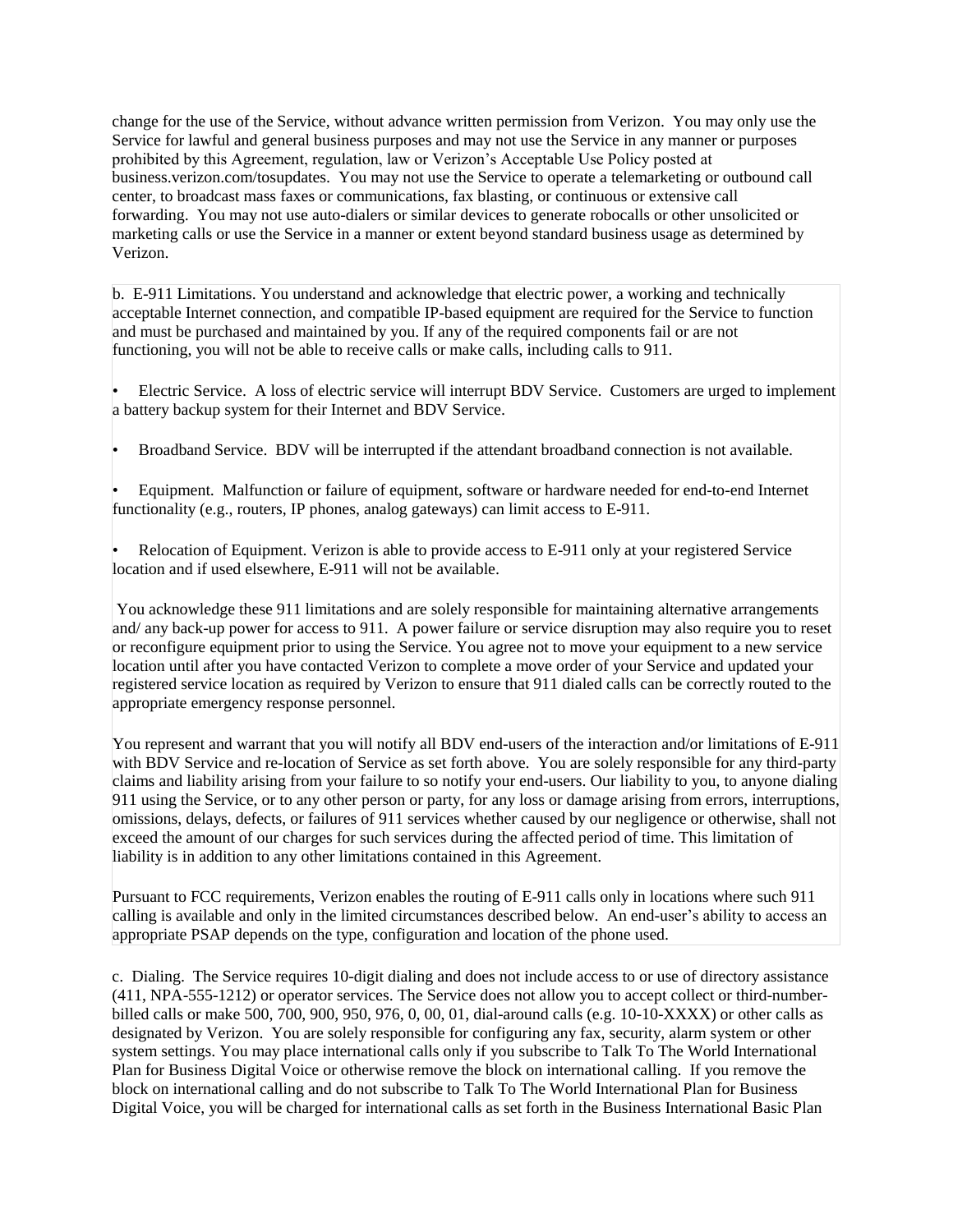for Business Digital Voice. Talk To The World International Plan for Business Digital Voice and Business International Basic Plan for Business Digital Voice are available at verizon.com/terms and are incorporated herein by reference.

d. Directory Listings. We may include your primary business number, name and address in a Verizon directory and directory assistance without additional charge to you. We may in our discretion also offer you the option, which may include a fee, to exclude your listing from publication or to purchase additional listings or appearances in the same or different (foreign) directories. Your directory listing(s) must comply with Verizon standards including but not limited to the requirement that the listed name must be a name that you are legally authorized to use in the conduct of your business. Verizon's liability for any errors or omissions in including or excluding your listing in or from a directory or directory assistance shall be limited to direct damages not to exceed the charges you paid for such listing, if any. In no event shall we be liable for, and Customer indemnifies and holds Verizon harmless for, any claims, expenses, loss of profits or other damages of any type caused or claimed to caused, directly or indirectly, by any inclusion, errors or omissions of customer's directory listings in any directory or directory assistance.

e. Pick Your Own Area Code. We may, in our sole discretion, offer you the option to select a telephone number that is outside of your traditional local exchange area ("Pick Your Own Area Code ("PYOAC") Number"). Use of a PYOAC number for certain types of calls, such as 311 calls, may not allow you to reach the local organizations that support these types of calls. A white pages directory listing is not available for any PYOAC number on your account.

f. Voicemail. If Voicemail is provided as part of your Service, we will provide you information on establishing and managing individual voice mailboxes.

g. Your Facilities and Premises. Except as otherwise expressly stated herein, you are responsible for obtaining, installing, configuring and maintaining all equipment (including, but not limited to, routers, switches and firewalls), software, premises wiring, power sources, telephone connections and/or communications services necessary for access to and use of BDV Services ("Facilities"). You are responsible for ensuring your Facilities are compatible with Verizon's requirements (including being certified by Verizon for use with BDV) and that they continue to be compatible with subsequent revision levels of Verizon software, firmware and Services. You are authorized and will allow Verizon access to your premises to perform necessary installation, inspection, repair or replacement services and if you are not the owner of the premises to be entered, will supply proof that you are authorized to allow work to be done on such premises.

h. Changes to Customer Account. You agree to promptly notify Verizon whenever your business, personal or billing information changes (including, for example, customer name, address, email address, telephone number, and credit card number and expiration date). You acknowledge and agree that Verizon may contact or provide you information, at its election, by U.S. Mail, email, message on or with your bill, calls or messages to your assigned telephone numbers or online account, or by call or text to your mobile number(s) on file with us.

3. Term and Termination; Changes to Service; Money Back Guarantee; and Equipment Return

a. Term. The term of this Agreement shall commence and be effective upon your acceptance of this Agreement, as provided above, and shall continue until you or we terminate this Agreement as permitted herein. If you subscribe to Service(s) on a month-to-month basis, either you or we may terminate Service upon 30 days prior notice to the other. If you subscribe to a plan with a minimum term commitment (a "Term Plan"), you agree to maintain your Service or Bundled Service for the duration of that Term Plan, including any renewal Terms, if applicable. When you select a Term Plan, the monthly rates, minimum term periods, renewal terms, early termination fee (ETF) and other terms of that plan will also apply and become part of this Agreement. In the event you change Service or Bundled Service plans, your monthly rate and term commitment may change (depending on the plan you select). We reserve the right to terminate the Service (or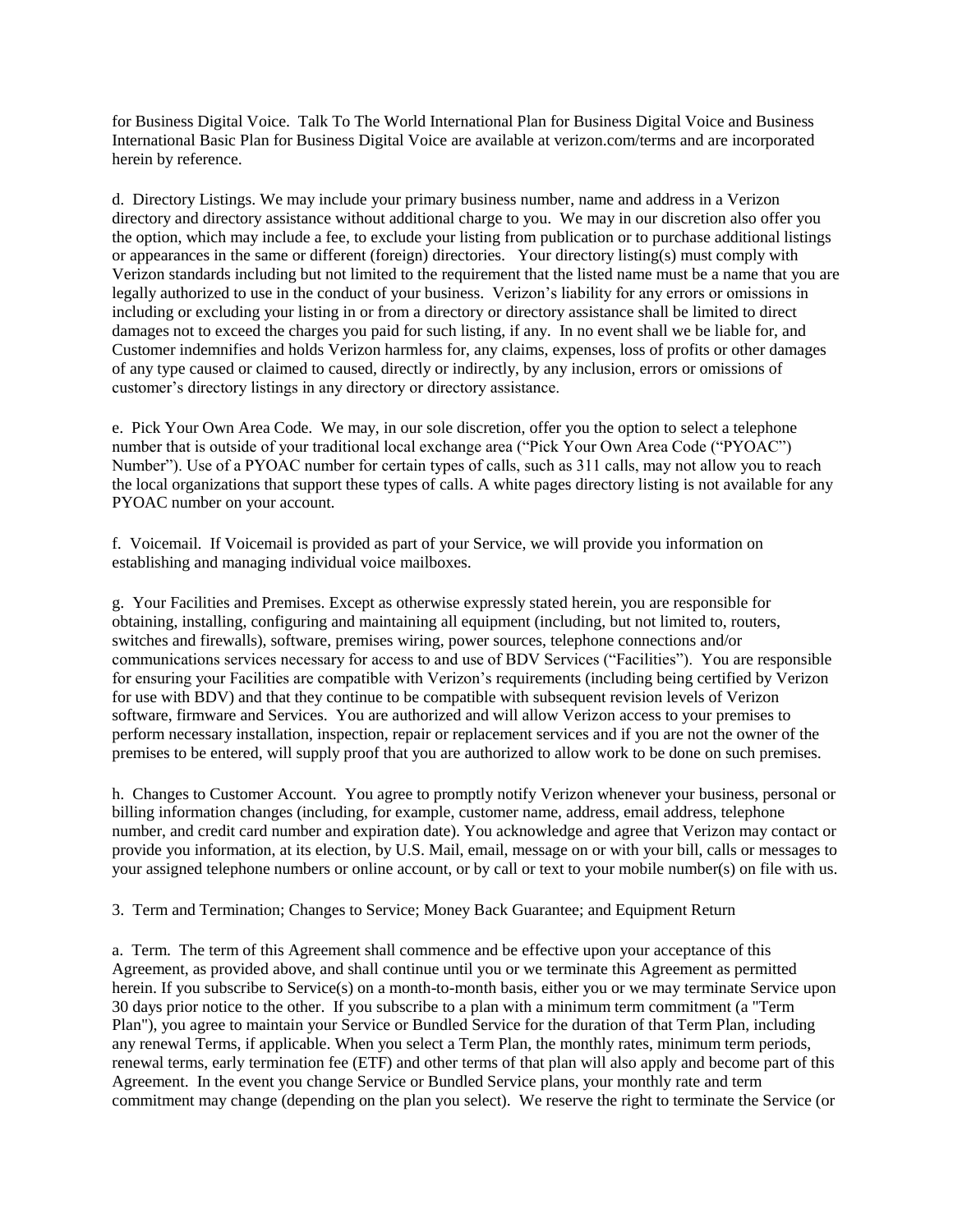any part thereof) in the event we cease to offer the Service generally or to your location and in such event, will give you at least thirty (30) days advance notice and any you shall not be required to subscribe for the remainder of a Term Plan, if applicable.

b. Termination of Service with Notice. Either you or Verizon may terminate this Agreement without cause by giving notice to the other in accordance with the notice provision set forth in this Agreement. Unless otherwise required by applicable law, termination will be effective on the last day of that month's billing cycle, and you are responsible for all charges incurred through that date.

c. Changes to Service. We reserve the right to change the Services (or any part thereof), including but not limited to BDV Service, its features and functionalities, and related Software, Equipment, hardware or services, at any time with or without notice to you. If such a change materially and adversely affects your use of the Service, and we cannot reasonably mitigate the impact, then, as your sole and exclusive remedy, you may terminate the Service without further obligation to us. We may also suspend or terminate Service if required in our reasonable judgment to curtail abuse or misuse of our Services.

d. Changes to Bundled Service. If you change or discontinue any other service that was provided to you as part of a Bundled Service, we may in our discretion either terminate your Service or continue to provide Service at the then-current rates, terms and conditions applicable, and you agree to pay any new or higher monthly fee that may apply. If we elect to terminate your Service under this Section 3(c) then we reserve the right to charge any applicable early termination fees and to bill and collect for all unpaid sums due on Equipment provided or sold to you.

## e. Money Back Guarantee and Equipment Return

If we provide a money-back guarantee ("MBG") for your Service, it will begin when billing for your Service starts. During any applicable MBG period you may cancel the Service and receive a full refund of all monthly charges paid as well as any one-time charges and Equipment charges paid to Verizon (provided you return all Equipment in good working condition). You may be required to pay for shipping to return the Equipment and you may be required to pay an Equipment restocking fee. An early termination fee will not apply to Service terminated within a MBG period, if one is provided. A MBG, if applicable, will not apply if you change between or renew service plans. You are limited to a maximum of one MBG per Service type per Service address.

## 4. Prices, Billing and Payment

a. You agree to pay all charges for the Services selected, including but not limited to a) applicable taxes, b) surcharges, c) Federal Universal Service Fund, 911, tax and other fees, d) call usage and international calling charges, e) activation fees, f) installation fees, g) set-up fees, h) equipment charges, i) early termination fees, j) Equipment restocking fees and shipping fees for Equipment returns; and k) any non-recurring charges. For any Service or Bundled Service, we will give you at least thirty (30) calendar days prior notice of a price increase by a notice on or with your bill, email, or U.S. mail. Your continued use of the Service or Bundled Service after a price change is effective constitutes your acceptance of the price change. If you change your Service, you agree to pay the applicable monthly fee that may apply and if you remove required components of a Bundled Service or otherwise fail to satisfy the conditions for a promotional offer or discount, the monthly charges for the remaining services on your account will automatically convert to the applicable existing, nondiscounted month-to-month service rate and you may be liable for repayment of any discounts previously received. You also agree to pay any additional charges or fees applied to your billing account, including but not limited to late fees, interest and charges due to insufficient credit or insufficient funds and account restoral fees. You acknowledge that you may also incur fees from an Internet service provider (which may be a Verizon affiliate or a third party) when using the Service.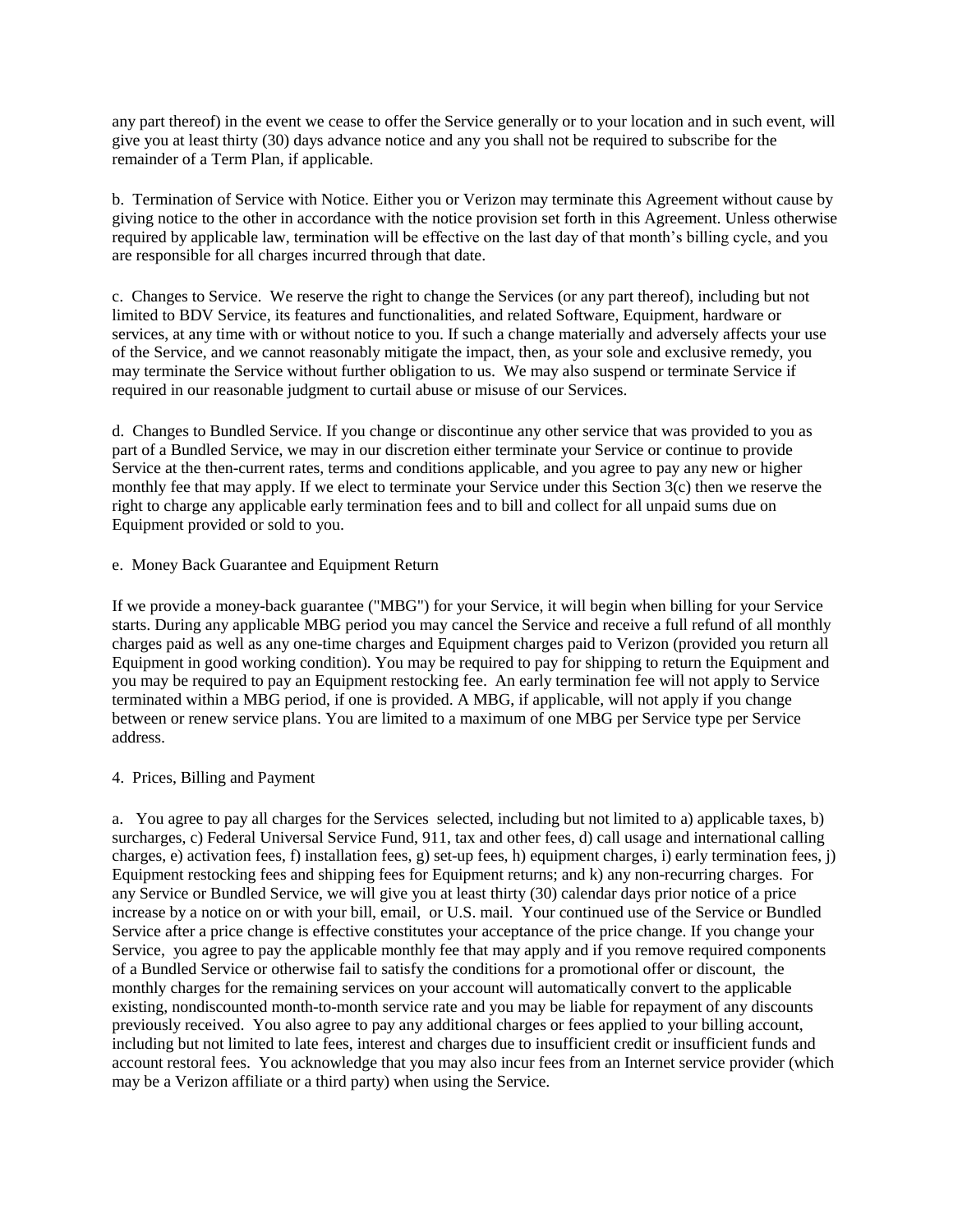b. You are solely responsible for all charges or fees payable to Verizon and third parties, including all applicable taxes, and you are solely responsible for protecting the security of credit card and other personal information provided to third parties in connection with such transactions. You are responsible for all charges incurred for all calls placed by or through your Equipment by any person, even if such charges are incurred by fraud or without your knowledge. You are responsible for controlling access to, and the use of your telecommunications Equipment and facilities. We shall have no liability for fraudulent calling made over such Equipment and facilities. Monthly Service and Bundled Service recurring charges may be billed one month in advance. Billing for Service will automatically begin on the date your Services are ready for activation ("Service Ready Date") unless you are notified otherwise by Verizon. We may, at our election, waive any fees or charges. You will begin receiving any discount associated with a Bundled Services plan, if offered and applicable, once all Bundled Services have been provisioned. Verizon or its agent will bill you directly, or bill your credit or debit card or your local Verizon telephone bill (where available in selected areas only), as you request and as approved by Verizon.

c. IF WE OFFER THE OPTION AND YOU ELECT TO BE BILLED FOR YOUR SERVICE ON YOUR CREDIT OR DEBIT CARD, VERIZON WILL CONTINUE TO BILL THE CARD UNTIL YOU TELL US TO CANCEL SUCH BILLING, AND YOU ALSO AGREE THAT VERIZON MAY RECEIVE UPDATED CARD INFORMATION FROM YOUR CARD ISSUER.

d. If you enroll in Verizon's Paperless Billing program, you agree to view and pay your bill electronically each month and to promptly update your email address with Verizon if it changes. You will no longer receive a paper bill. Instead, each month you will receive an email notifying you that your bill is available online for viewing and payment at verizon.com. You must continue to pay your paper bill until you receive your first email notification that your bill is available online. If your electronic payment is rejected for any reason, Verizon may charge a return-item fee (where permissible), cancel your enrollment in the Paperless Billing program and resume sending you paper bills.

e. Late Fee and Consent Regarding Credit. We will invoice you monthly or on a prepaid basis, as applicable. Payment to Verizon is due upon receipt of invoice and shall be made in U.S. currency. A payment received thirty (30) calendar days or more after the invoice date is considered past due. If your charges are billed by your Verizon local carrier, the Late Fee will be equal to the late payment charge that the local exchange carrier applies. If your charges are not billed by your Verizon local carrier, you agree to pay interest of the greater of 1.5% or \$5.00 for each month or part of a month (or the maximum interest allowed by law, whichever is less). Verizon may assign unpaid delinquent charges to a collection agency for action. In the event Verizon utilizes a collection agency or takes legal action to recover monies due, you agree to reimburse Verizon for all expenses incurred to recover such monies (including attorney's fees). We may evaluate your credit history before modifying or providing you Service. In order to establish an account with us and/or obtain or modify Service, we may obtain a report from a credit agency or exchange information with our affiliates in connection with determining your creditworthiness. If you fail to pay your bill, we may submit a negative credit report to credit reporting agencies which will negatively affect your credit report.

f. We may require that you provide us a refundable deposit as specified at the time of your order and/or we may require an additional deposit after activation of the Service if you fail to pay any amounts when due. Within ninety (90) days after termination of your Service, we will return your Subscriber Deposit, less any unpaid amounts due on your account and any amounts owed for unreturned or damaged Equipment. Amounts held on deposit will not accrue interest except as required by law.

## 5. Software Provided

a. Verizon may provide to you, at no cost or for a fee, software owned by Verizon or its third-party licensors, providers or suppliers in connection with the Services ("Software"). You may use the Software in object code form only, on the hardware on which it is installed, only as part of or for use with the Service and for no other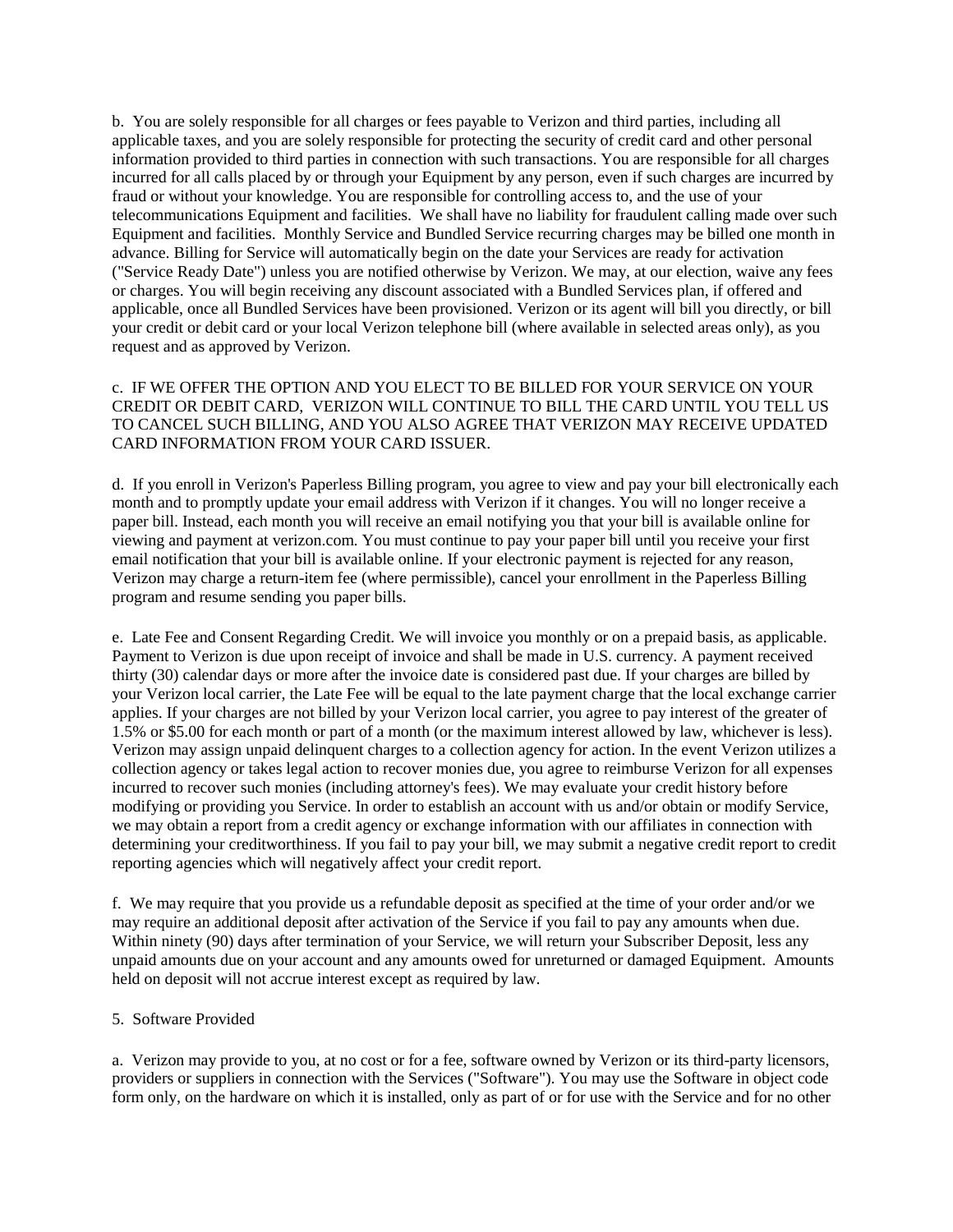purpose. The Software may be accompanied by an end-user license agreement from Verizon or a third party. Your use of the Software is governed by the terms of that license agreement and by this Agreement, where applicable. You may not install or use any Software that is accompanied by or includes an end-user license agreement unless you first agree to the terms and conditions of the end user license agreement.

b. If the Software is not accompanied by an end-user license agreement from Verizon or a third party, you are hereby granted a personal, revocable, non-exclusive, non-transferable license by Verizon or its third-party licensors, providers or suppliers, to use the Software (and any corrections, updates and upgrades thereto), for the sole purpose of enabling you to use the Service.

c. You agree that the Software is the confidential information of Verizon or its third-party licensors, providers or suppliers, which you shall not disclose to others or use except as expressly permitted herein. The Software contains copyrighted material, trade secrets, patents and proprietary information owned by Verizon or its thirdparty licensors, providers, or suppliers. You may not de-compile, reverse engineer, disassemble, attempt to discover any source code or underlying ideas or algorithms of the Software, otherwise reduce the Software to a human readable form, modify, rent, lease, loan, use for timesharing or service bureau purposes, reproduce, sublicense or distribute copies of the Software, or otherwise transfer the Software to any third party. You may not remove or alter any trademark, trade name, copyright or other proprietary notices, legends, symbols or labels appearing on or in copies of the Software. You are not granted any title or rights of ownership in the Software. You acknowledge that this license is not a sale of intellectual property and that Verizon or its thirdparty licensors, providers or suppliers continue to own all right, title and interest, including but not limited to all copyright, patent, trademark, trade-secret and moral rights, to the Software and related documentation, as well as any corrections, updates and upgrades. The Software may be used in the United States only, and any export of the Software is strictly prohibited. We reserve the right to update or change the Software from time to time and you agree to cooperate in performing such steps as may be necessary to install any updates or upgrades to the Software.

d. IF AT ANY TIME DURING THE TERM OF THIS AGREEMENT VERIZON PROVIDES YOU WITH FREE OR FOR-FEE SOFTWARE OR EQUIPMENT, INCLUDING WITHOUT LIMITATION, CLIENT AND/OR NETWORK SECURITY SOFTWARE, YOU AGREE THAT YOUR SOLE RIGHT TO RECOURSE, IF ANY, INCLUDING BUT NOT LIMITED TO DAMAGES FOR FAILURE OF SUCH SOFTWARE TO PERFORM OR FOR PERSONAL INJURY OR DATA LOSS, IS AGAINST THE MANUFACTURER OF SUCH SOFTWARE OR PERIPHERAL EQUIPMENT.

e. Verizon provides technical assistance and support for the Software in accordance with its policies. Unless otherwise provided, Verizon does not provide technical assistance or support for third-party Software. Technical assistance or support with regard to third-party software provided by the Software supplier is provided in accordance with such third party's policies or other terms. You agree that upon termination of Service, you will remove and discontinue use of all Software.

f. Your license to use the Software shall remain in full force and effect during the Initial Term and any renewal terms, unless and until it is terminated by Verizon, its third-party licensors, providers or suppliers, or until this Agreement expires or is terminated.

g. Other Third Party Agreements. You agree to comply with the terms of licensing or service that apply to any Service features, Software, or options made available to you by third parties. Violations of such third party provider's terms of service may, in Verizon's sole discretion, result in the termination of your Service. You further agree to indemnify, defend and hold Verizon harmless from and against any claims or liabilities that may result from your use of such third-party services.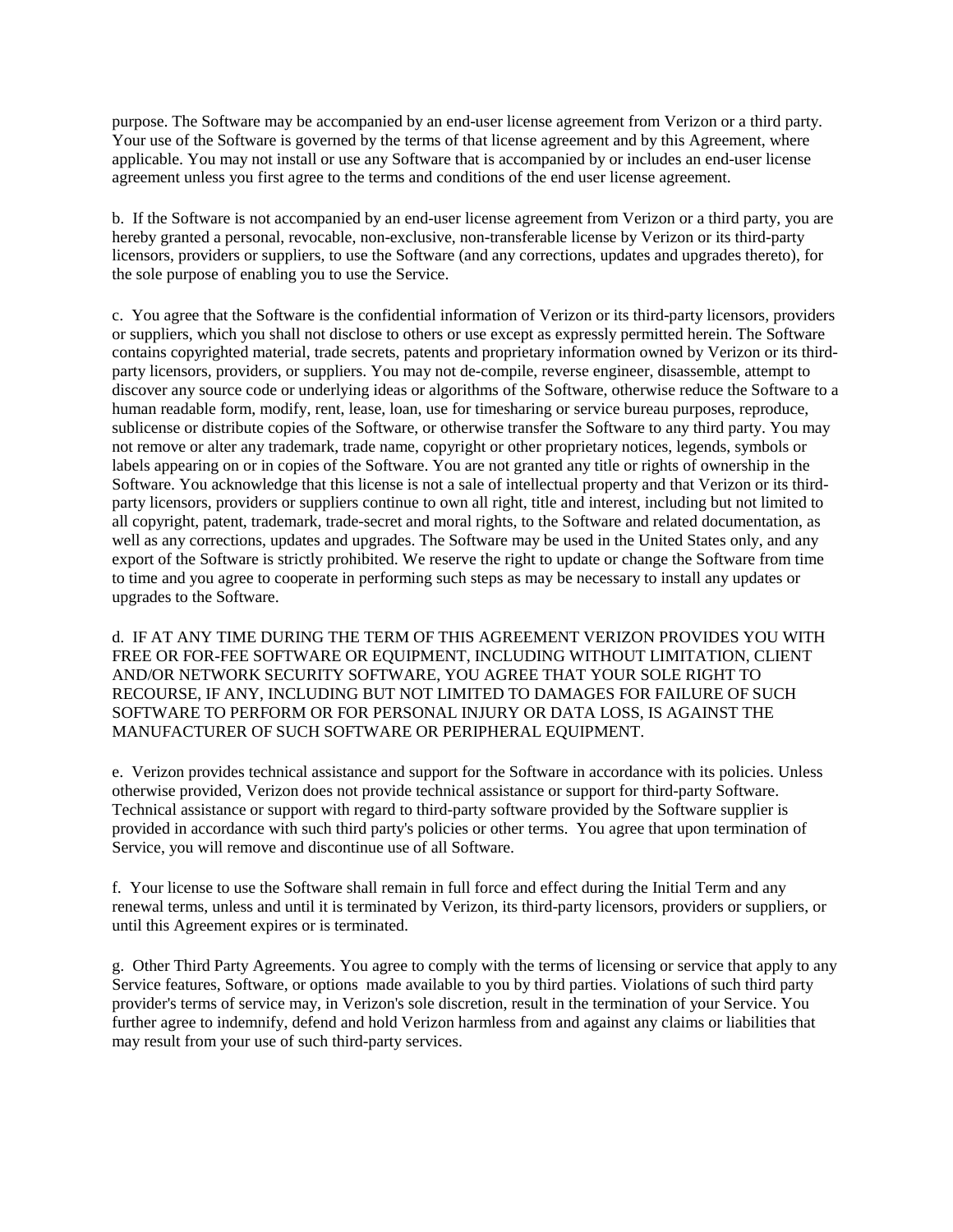h. All title and intellectual property rights (including without limitation, copyrights, patents, trademarks and trade secrets) in and to Service portals and platforms, documentation and support websites (including but not limited to, related software, images, and copy) are owned by Verizon, its affiliates or licensors.

# 6. NO WARRANTIES

VERIZON DOES NOT GUARANTEE THAT SERVICE CAN BE PROVISIONED TO YOUR LOCATION, OR THAT PROVISIONING WILL OCCUR ACCORDING TO A SPECIFIED SCHEDULE. THE SERVICE IS SUBJECT TO INTERRUPTION, DEGRADATION OR FAILURE DUE TO VARIOUS FACTORS, INCLUDING WITHOUT LIMITATION, THE CONDITION AND PERFORMANCE OF YOUR INTERNET CONNECTION, LOSS OF POWER, YOUR EQUIPMENT CONFIGURATION AND CAPABILITIES, AND NETWORK CONDITIONS. IN THE EVENT YOUR SERVICE CAN NOT BE PROVISIONED FOR ANY REASON, NEITHER YOU NOR VERIZON SHALL HAVE ANY DUTIES OR OBLIGATIONS UNDER THIS AGREEMENT (OTHER THAN YOUR OBLIGATION TO PAY FOR OR RETURN ANY VERIZON-PROVIDED EQUIPMENT).

EXCEPT AS OTHERWISE EXPRESSLY PROVIDED IN THIS AGREEMENT OR THE TERMS OF WARRANTY PROVIDED FOR OR WITH SPECIFIC EQUIPMENT, VERIZON DOES NOT WARRANT THAT THE SERVICE OR EQUIPMENT PROVIDED BY VERIZON WILL MEET YOUR NEEDS, PERFORM AT A PARTICULAR RATE OR WILL BE UNINTERRUPTED, ERROR-FREE OR SECURE, OR FREE OF INTERFERENCE, DISABLING CODE OR CONDITIONS, OR THE LIKE. ADVICE OR INFORMATION GIVEN BY VERIZON OR ITS REPRESENTATIVES SHALL NOT CREATE A WARRANTY.

USE OF VERIZON SERVICE AND TECHNICAL SUPPORT IS AT YOUR OWN RISK AND IS NOT WARRANTED EXCEPT AS OTHERWISE EXPRESSLY PROVIDED HEREIN. VERIZON AND ITS THIRD PARTY LICENSORS, PROVIDERS AND SUPPLIERS DISCLAIM, WITH RESPECT TO ALL SERVICES, INCLUDING BUT NOT LIMITED TO ALL EQUIPMENT, SOFTWARE AND SUPPORT, ANY AND ALL REPRESENTATIONS AND WARRANTIES, EXPRESS, IMPLIED OR ARISING BY COURSE OF PERFORMANCE, DEALING, CUSTOM OR TRADE USAGE, INCLUDING BUT NOT LIMITED TO THE IMPLIED WARRANTIES OF MERCHANTABILITY, FITNESS FOR A PARTICULAR PURPOSE (EVEN IF WE KNEW OR SHOULD HAVE KNOWN SUCH PURPOSE) AND NONINFRINGEMENT. YOU AGREE THAT THE SERVICE IS PROVIDED ON AN "AS IS" AND "AS AVAILABLE" BASIS.

IF ANY EQUIPMENT THAT CUSTOMER PURCHASES FROM VERIZON AS PART OF THE SERVICE FAILS DURING THE APPLICABLE WARRANTY PERIOD AND VERIZON DETERMINES SUCH EQUIPMENT TO BE DEFECTIVE, VERIZON MAY ELECT TO REPAIR IT OR REPLACE THE EQUIPMENT WITH EQUIPMENT OF SIMILAR CAPABILITIES. IF CUSTOMER DOES NOT RETURN THE DEFECTIVE EQUIPMENT WITHIN 14 DAYS AFTER RECEIPT OF ANY REPLACEMENT EQUIPMENT, CUSTOMER SHALL BE LIABLE FOR PAYMENT OF THE PURCHASE PRICE OF THE REPLACEMENT EQUIPMENT. UNLESS OTHERWISE SPECIFIED IN WRITING BY VERIZON, THE WARRANTY PERIOD FOR ANY EQUIPMENT PURCHASED FROM VERIZON UNDER THIS AGREEMENT SHALL BE ONE YEAR FROM THE DATE OF PURCHASE.

## 7. Revisions to Terms of Service

You understand and agree that we may, from time to time, revise the terms and conditions of this Agreement (including any of the policies which may apply to use of the Service and the provisions that govern the way that you and we resolve disputes). The current version of this Agreement shall be available to you on [verizon.com/terms](http://www.verizon.com/about/terms/) ("Terms Web site") under "Business Services." We will provide notice of any material revisions by (i) posting such revisions to the Verizon business website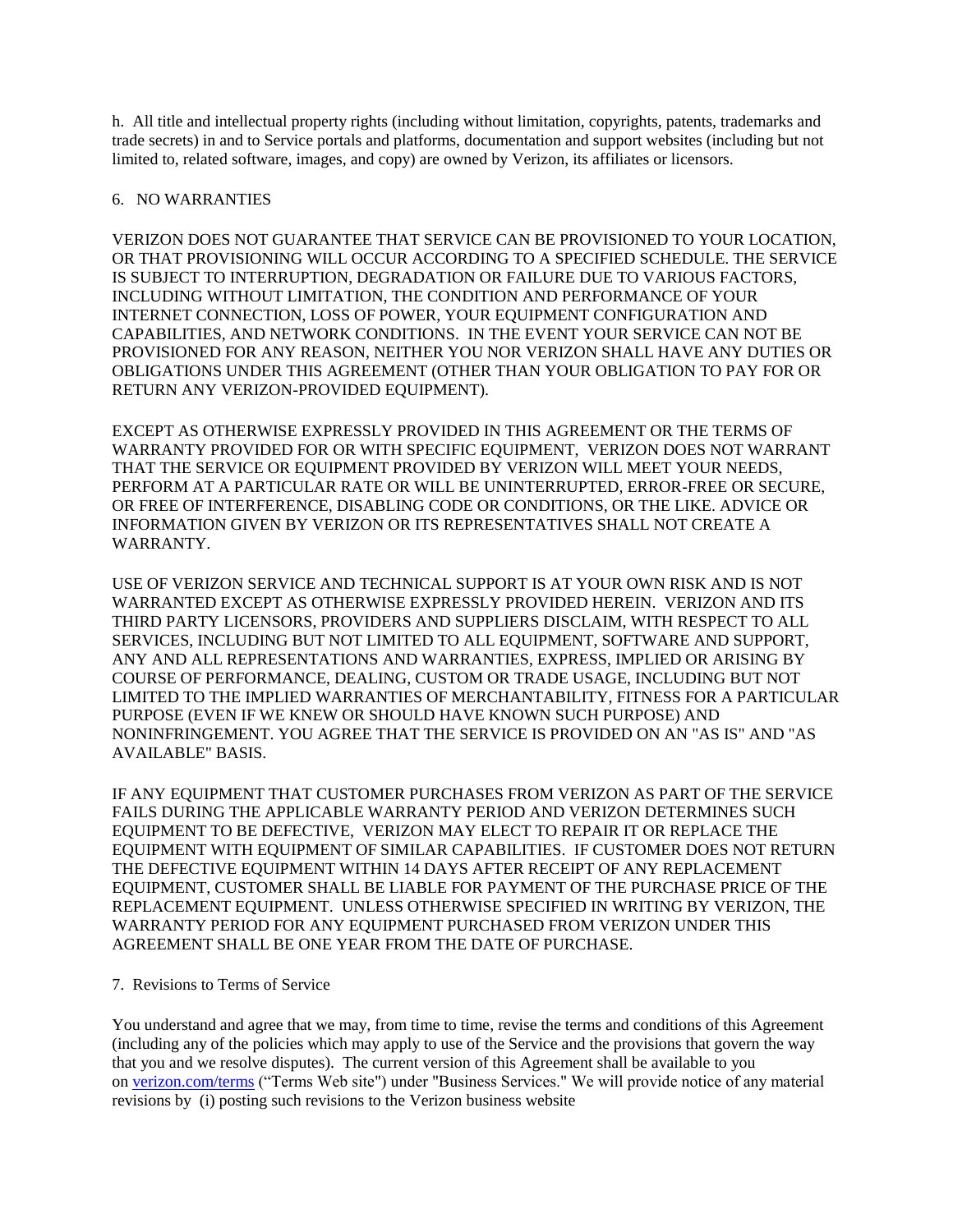at [business.verizon.com/tosupdates,](http://business.verizon.com/tosupdates) (ii) by sending an email to your primary verizon.net email address or to the contact email address we have on file for you, or (iii) by including notice of the revision with or on your monthly bill. You agree to visit the specified Web pages periodically to be aware of and review any such revisions. Revisions to the Agreement are effective upon posting to the Terms Web site or as otherwise specified in the Agreement or our notice. By continuing to use any of the Service after the date the revision(s) are posted to the Web site, you accept and agree to the revisions and to abide by them. If you do not agree to the revision(s), you must terminate your Service immediately and such termination may be subject to any applicable early termination fees.

## 8. Indemnification

You agree to indemnify us and hold us harmless for any damages, costs, liabilities and attorneys' fees we incur from any claim arising from your use of the Services, or the use of your Service by others, including without limitation, violation of the copyrights, trademarks or other intellectual property rights of others, your combination of the Services with other products or services not provided by us, any modification of the Services or any breach of this Agreement by you. In such event, you agree to conduct the defense and have control of the litigation and settlement, if any. However, you agree not to acquiesce to any judgment or enter into any settlement that adversely affects our rights or interests without Verizon's prior written consent. We agree to give you prompt notice of all claims and to cooperate in defending against the claim. The indemnifying party may not settle any claim under this section which includes an admission of criminal liability or the payment of a settlement amount without the prior written permission of the indemnified party. THE PARTIES DISCLAIM ANY IMPLIED WARRANTY OF NON-INFRINGEMENT, RELYING INSTEAD ON THE TERMS OF THIS SECTION.

## 9. Compliance with Laws

a. General. You agree not to use, or permit others to use, the Service in ways that (i) violate any law or applicable regulation, this Agreement or our AUP or our other policies, (ii) infringe the rights of others, or (iii) interfere with the users, services, or equipment and software of our network or networks of our suppliers or other third parties.

b. No Protected Health Information. You shall not request or cause Verizon to create, receive, maintain, or transmit "protected health information" (as defined in 45 C.F.R. § 160.103) for or on behalf of Customer in connection with the Service or in any manner that would make Verizon a "business associate" (as defined at 45 C.F.R. § 160.103) to Customer.

c. Export Laws. You agree to comply with U.S. export laws concerning the transmission of technical data and other regulated materials via the Service. We reserve the right to suspend or terminate the Service (or any portion thereof) with or without notice if your use of the Service, in our sole judgment, violates this Agreement or our AUP, or otherwise adversely affects or threatens any Verizon network or service, customer or employee, or if you are determined to be a repeat infringer under our repeat infringement policy set forth in our AUP.

d. Noncompliance. In the event Customer acts or uses the Service in a manner not permitted under this Section, Customer shall (i) be in material breach of this Agreement; (ii) indemnify, defend and hold Verizon harmless against any losses, expenses, costs, liabilities, damages, penalties, investigations or enforcement proceedings (including attorneys' fees) arising from or relating to Customer's breach of this Section; (iii) take, at Customer's expense, prompt action to correct and/or mitigate the effects of Customer's breach of this Section; and (iv) provide Verizon with reasonable cooperation and support in connection with Verizon's response to Customer's breach of this Section. Customer shall assume and be solely responsible for any reporting requirements under law or contract arising from Customer's breach of this Section.

# 10. Termination for Default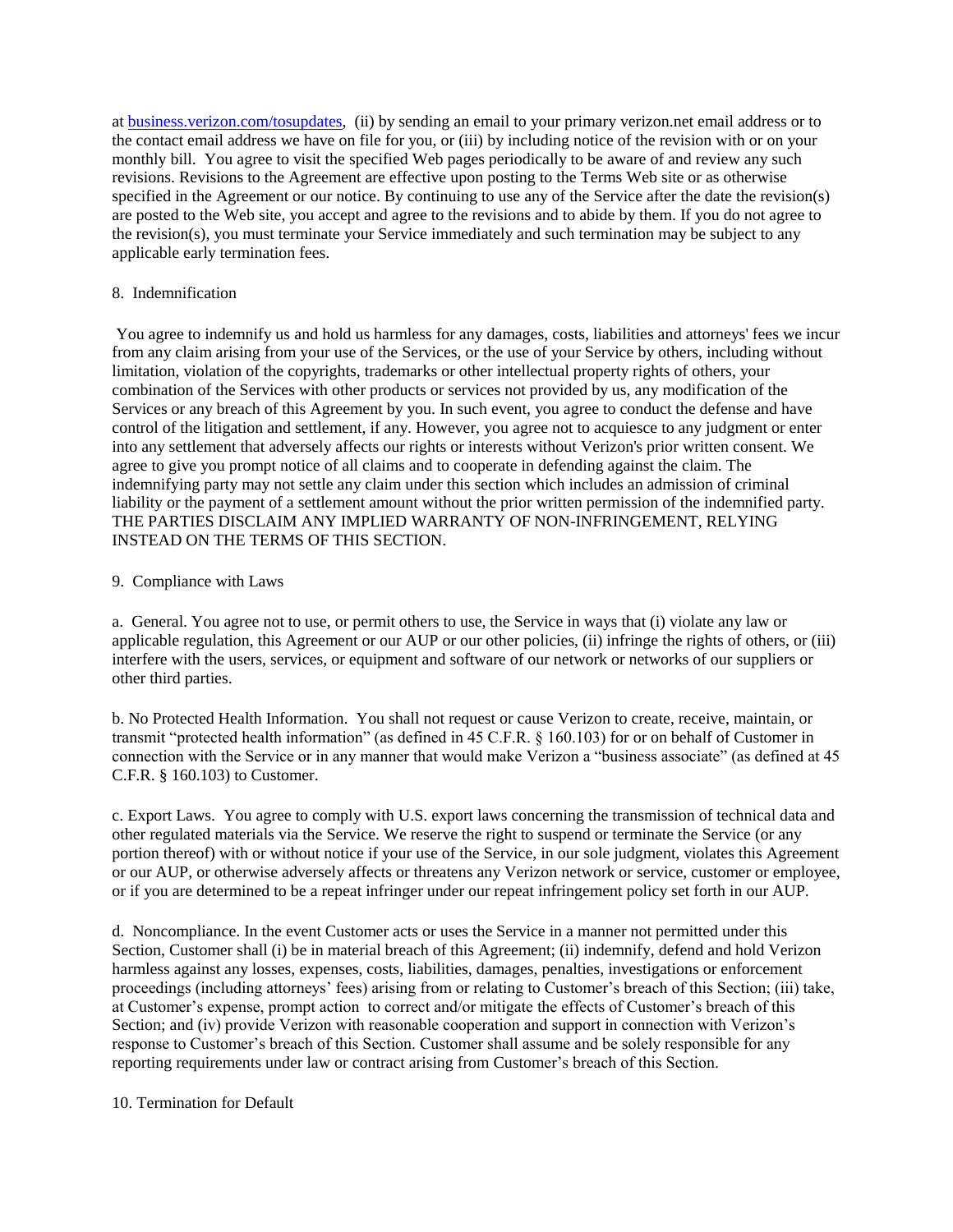Either party may terminate or cancel this Agreement if the other fails to cure a material breach of the Agreement within thirty (30) calendar days after receiving written notice of the breach. We reserve the right, but assume no obligation, to suspend performance immediately if you are more than thirty (30) calendar days overdue in payments or if, in our reasonable judgment, you violated this Agreement.

# 11. Resolution of Disputes and Arbitration; No Class Actions

a. You and we agree to resolve disputes arising out of this Agreement without litigation. Accordingly, except for action seeking a temporary restraining order or injunction related to the purposes of this Agreement, or suit to compel compliance with this dispute resolution process, You and we agree to use the following alternative dispute resolution procedure as our sole remedy with respect to any controversy or claim arising out of or relating to this Agreement or its breach. You and we further agree that this Agreement does not permit class arbitration, even if the procedures or rules of the American Arbitration Association (or other dispute-resolution organization or body) would otherwise permit it.

b. At the written request of a party, each party will appoint a knowledgeable, responsible representative to meet and negotiate in good faith to resolve any dispute arising under this Agreement. The parties intend that these negotiations be conducted by non-lawyer, business representatives. The location, format, frequency, duration and conclusion of these discussions shall be left to the discretion of the representatives. Upon agreement, the representatives may mutually agree to utilize other alternative dispute-resolution procedures such as mediation to assist in the negotiations. Discussions and correspondence among the representatives for purposes of these negotiations shall be treated as confidential information developed for purposes of settlement, exempt from discovery and production, which shall not be admissible in the arbitration described below or in any lawsuit without the concurrence of all parties. Documents identified in or provided with such communications that are not prepared for purposes of the negotiations are not so exempted and may, if otherwise admissible, be admitted in evidence in the arbitration or lawsuit.

c. If the negotiations do not resolve the dispute within sixty (60) calendar days of the initial written request, and the amount in controversy exceeds five thousand (\$5,000.00) dollars or the jurisdictional limit for small claims court in the jurisdiction in which service is provided (whichever is less), the dispute shall be submitted to binding arbitration by a single arbitrator pursuant to the Commercial Arbitration Rules of the American Arbitration Association. A party may demand such arbitration in accordance with the procedures set out in those rules. Discovery shall be controlled by the arbitrator and shall be permitted to the extent set out in this section. Each party may submit in writing to a party, and that party shall so respond, to a maximum of any combination of twenty-five (25) (none of which may have subparts) of the following: interrogatories, demands to produce documents and requests for admission. Each party is also entitled to take the oral deposition of one (1) individual representing another party. Additional discovery may be permitted upon mutual agreement of the parties. The arbitration hearing shall be commenced within sixty (60) calendar days of the demand for arbitration. The arbitration shall be held in the county where Service is provided to you by Verizon. The arbitrator shall control the scheduling so as to process the matter expeditiously. The parties may submit written briefs. The arbitrator shall rule on the dispute by issuing a written opinion within thirty (30) calendar days after the close of hearings. The times specified in this section may be changed upon mutual agreement of the parties or by the arbitrator upon a showing of good cause. Judgment upon the award rendered by the arbitrator may be entered in any court having jurisdiction.

d. If the negotiations do not resolve the dispute within sixty (60) calendar days of the initial written request, and the amount in controversy does not exceed five thousand (\$5,000.00) dollars or the jurisdictional limit for small claims court in the jurisdiction in which Service is provided (whichever is less), the dispute may be submitted to small claims court in the jurisdiction in which service is provided for resolution in accordance with its rules and procedures.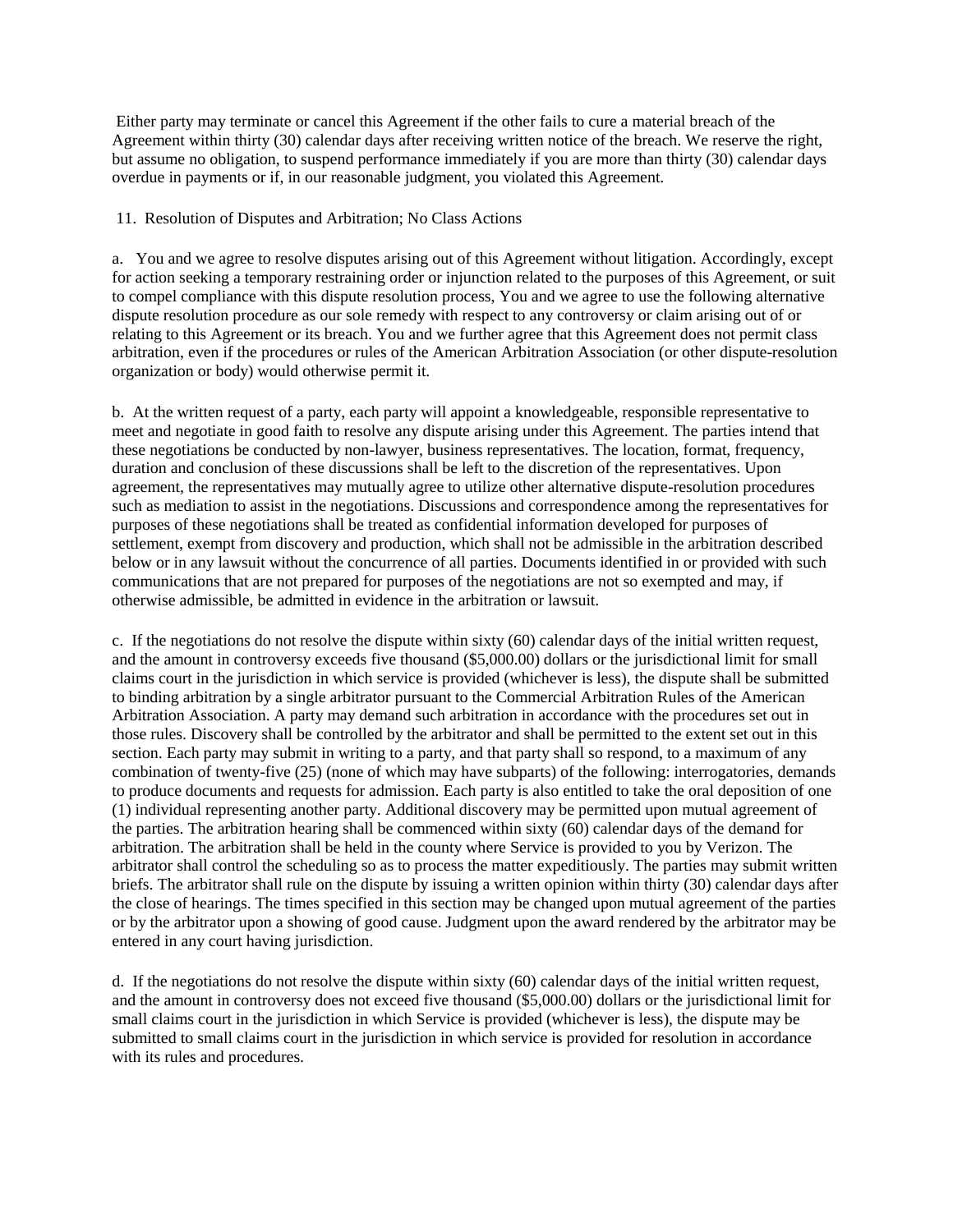e. Each party shall bear its own costs of these procedures. A party seeking discovery shall reimburse the responding party the costs of production of documents (to include reasonable search time and reproduction costs). The parties shall equally split the fees of the arbitration and the arbitrator.

12. LIMITATION OF LIABILITY. IN NO EVENT SHALL VERIZON OR ITS THIRD-PARTY LICENSORS, PROVIDERS OR SUPPLIERS BE LIABLE TO YOU FOR (A) ANY PUNITIVE, SPECIAL, CONSEQUENTIAL, INCIDENTAL OR INDIRECT DAMAGES INCLUDING WITHOUT LIMITATION, LOST PROFITS OR LOSS OR DAMAGE TO DATA ARISING OUT OF THE USE OR INABILITY TO USE SERVICES, EVEN IF WE HAVE BEEN ADVISED OF THE POSSIBILITY OF SUCH DAMAGES, OR (B) ANY CLAIMS AGAINST YOU BY ANY THIRD PARTY. OUR AGGREGATE LIABILITY TO YOU FOR ANY CAUSE OF ACTION OR CLAIM WHATSOEVER, INCLUDING, BUT NOT LIMITED TO, FAILURE OR DISRUPTION OF SERVICES PROVIDED UNDER THIS AGREEMENT, SECURITY BREACH REGARDLESS OF THE FORM OF ACTION, WHETHER IN CONTRACT OR TORT, OR OTHERWISE, SHALL NOT EXCEED A PRO RATA CREDIT FOR THE MONTHLY FEES (EXCLUDING ALL TAXES) YOU HAVE PAID TO VERIZON FOR THE SERVICE DURING THE SIX (6) MONTH PERIOD PRIOR TO WHEN SUCH CLAIM AROSE. SOME JURISDICTIONS DO NOT PERMIT THE EXCLUSION OF CERTAIN WARRANTIES OR THE LIMITATION OR EXCLUSION OF CONSEQUENTIAL OR INCIDENTAL DAMAGES. IN THESE JURISDICTIONS OUR LIABILITY SHALL BE LIMITED TO THE MAXIMUM EXTENT PERMITTED BY LAW.

13. Third Party Beneficiaries. ALL LIMITATIONS AND DISCLAIMERS STATED IN THIS AGREEMENT ALSO APPLY TO VERIZON'S THIRD-PARTY LICENSORS, PROVIDERS AND SUPPLIERS AS THIRD-PARTY BENEFICIARIES OF THIS AGREEMENT including but not limited to Broadsoft, Inc. and its licensors each of whom is a third party beneficiary of this Agreement capable of enforcing its terms independently from Verizon.

14. Force Majeure. If the performance of any obligation hereunder is interfered with by reason of any circumstance beyond our reasonable control, including but not limited to acts of God, labor strikes and other labor disturbances, power surges or failures, or the act or omission of any third party, we shall be excused from such performance to the extent necessary, provided that we shall use reasonable efforts to remove such causes of nonperformance.

15. Publicity. Customer shall not use any trademark, trade name, trade dress or any name, picture or logo which is commonly identified with Verizon or its affiliates, or from which any association with Verizon or its affiliates may be inferred or implied, in any manner without the prior written permission of Verizon.

16. Choice of Law and One Year Claims Limitations Period

Except as otherwise required by law, you and Verizon agree that the substantive laws of the State of Maryland, without reference to its principles of conflicts of laws, will be applied to govern, construe and enforce all of the rights and duties of the parties arising from or relating in any way to the subject matter of this Agreement. EXCEPT AS EXPRESSLY SET FORTH IN SECTION 11 OF AGREEMENT, YOU AND VERIZON CONSENT TO THE EXCLUSIVE PERSONAL JURISDICTION OF AND VENUE IN A STATE OR FEDERAL COURT LOCATED IN MARYLAND FOR ANY SUITS OR CAUSES OF ACTION CONNECTED IN ANY WAY, DIRECTLY OR INDIRECTLY, TO THE SUBJECT MATTER OF THIS AGREEMENT OR TO THE SERVICE. Except as otherwise required by law, any cause of action or claim you may have with respect to the Service must be commenced within one (1) year after the claim or cause of action arises or such claim or cause of action is barred.

## 17. Miscellaneous